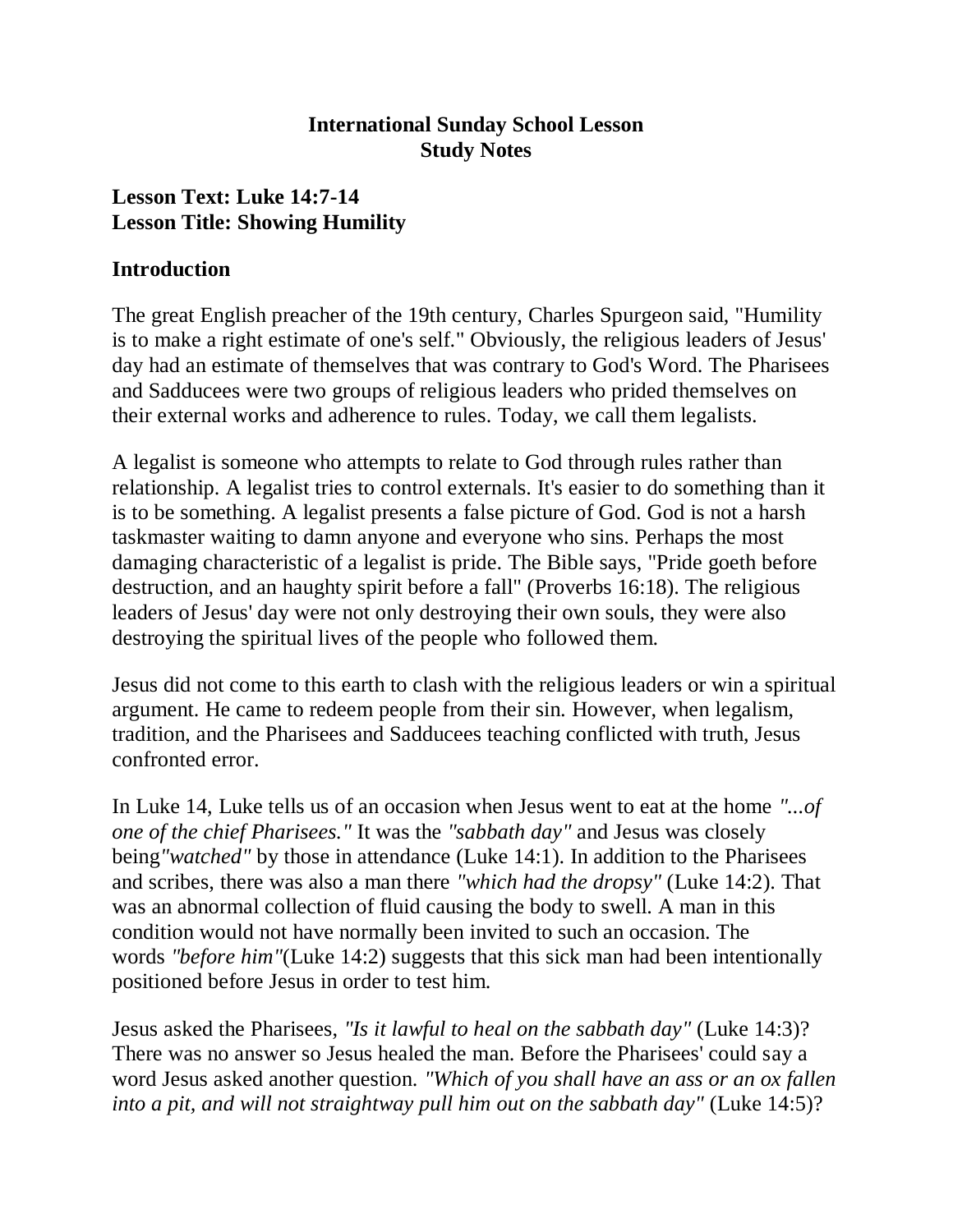The answer was obvious. The Pharisees would have pulled the ox out of the ditch and they knew they would, so they kept silent.

Our Lord's questions while certainly unconventional for a gathering such as this were nonetheless brilliant! He put the Pharisee's in a public "no-win" situation. He laid a foundation upon which He will now teach a parable on humility.

## **Jesus' Word to the Guests (Luke 14:7-11)**

#### Verse 7-9

"And he put forth a parable to those which were bidden, when he marked how they chose out the chief rooms; saying unto them, When thou art bidden of any man to a wedding, sit not down in the highest room; lest a more honourable man than thou be bidden of him; And he that bade thee and him come and say to thee, Give this man place; and thou begin with shame to take the lowest room."

This particular supper Jesus was attending was attended by some whose purpose in being there was to *"watch him"* (Luke 14:1). Now, the tables are turned as Jesus "marked how they chose out the chief room." Instead of them watching him, he was watching them! Jesus observed that they were picking out for themselves the "chief rooms," or "places of significance." These invited guests were "jockeying for position."

Almost every culture has rules of etiquette for meals, seating positions, etc. In Jewish culture, the most honored guest usually reclined to the left of the host while the next honored guest reclined on his right. Beyond that, it was sort of on a first come first serve basis. Therefore, there was the very noticeable choosing of the chief places by the invited guests.

Noticing the emphasis these guests placed on being in the right place and around the people, Jesus responded by saying, "When thou art bidden of any man to a wedding, sit not down in the highest room; lest a more honourable man than thou be bidden of him..." In other words, "If you are invited to an important event, such as a marriage, don't assume you are to have the seat of honor. If you do, someone more important than you may have been invited and you might have their seat and be asked to move."

Jesus is referencing Proverbs 25:6-7, *"Put not forth thyself in the presence of the king, and stand not in the place of great men: For better it is that it be said unto thee, Come up hither; than that thou shouldest be put lower in the presence of the*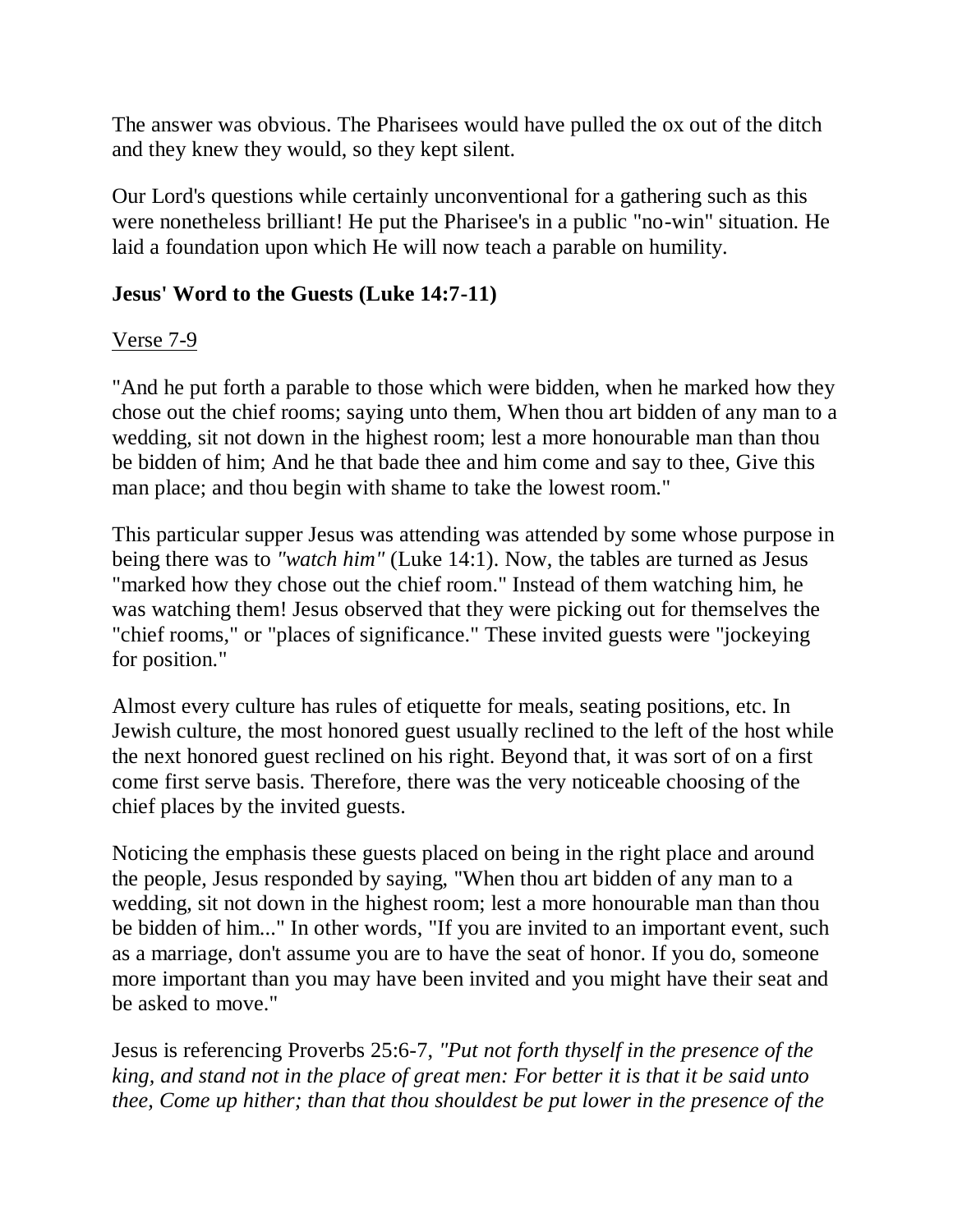*prince whom thine eyes have seen."* While this bit of practical wisdom from Solomon is useful in our day to day activities, Jesus had much more in mind when he referenced it. Jesus used this proverb as a warning about the eternal consequences of pride. The Pharisees judged their own worth to that of their peers, not only to determine where one might sit at a wedding, but to judge worthiness in God's eyes. Jesus wanted them to know that is dangerous. He wanted them to know that pride always results in disgrace.

In their minds, the Pharisees were at the front of the line spiritually. But with God, they were going to be asked to go to the rear of the line if their hearts were not changed!

*Question: How important is it to you to be invited to the right places, sit with the right people, and be in the right position? Do you base your acceptance in God's kingdom on your acceptance by people in the world?*

#### Verse 10

"But when thou art bidden, go and sit down in the lowest room; that when he that bade thee cometh, he may say unto thee, Friend, go up higher: then shalt thou have worship in the presence of them that sit at meat with thee."

In verses 7-10, Jesus is teaching how pride and embarrassment can be avoided. Now, he is teaching the proper way to be honored. When someone is "bidden" to a wedding or a supper, Jesus said, "go and sit down in the lowest room." Don't position yourself or assume that you are the most favored one there or the one to whom everyone else should take a back seat. If you assume the position of humility, the one who invited you may say, "Friend, go up higher." Jesus' point is this. In God's kingdom, bowing low puts the humble on the fast track to the top. And Jesus is not just teaching. He lived the very truth He is teaching here. Jesus subjected Himself to the humiliation of the cross for the sake of sinners. He lowered Himself to become our Servant and is now highly exalted (Philippians  $2:5-11$ ).

"Then shalt thou have worship in the presence of them that sit at meat with thee" means if you act in humility, everyone sitting at the table with you will honor you for your actions. No one likes to see people push their way to the front or assert their superiority over others. It is demeaning. Again, Jesus is teaching more here than social etiquette. The Jewish people had been subjected to the spiritual superiority of the Pharisees and religious leaders for decades. The message of pride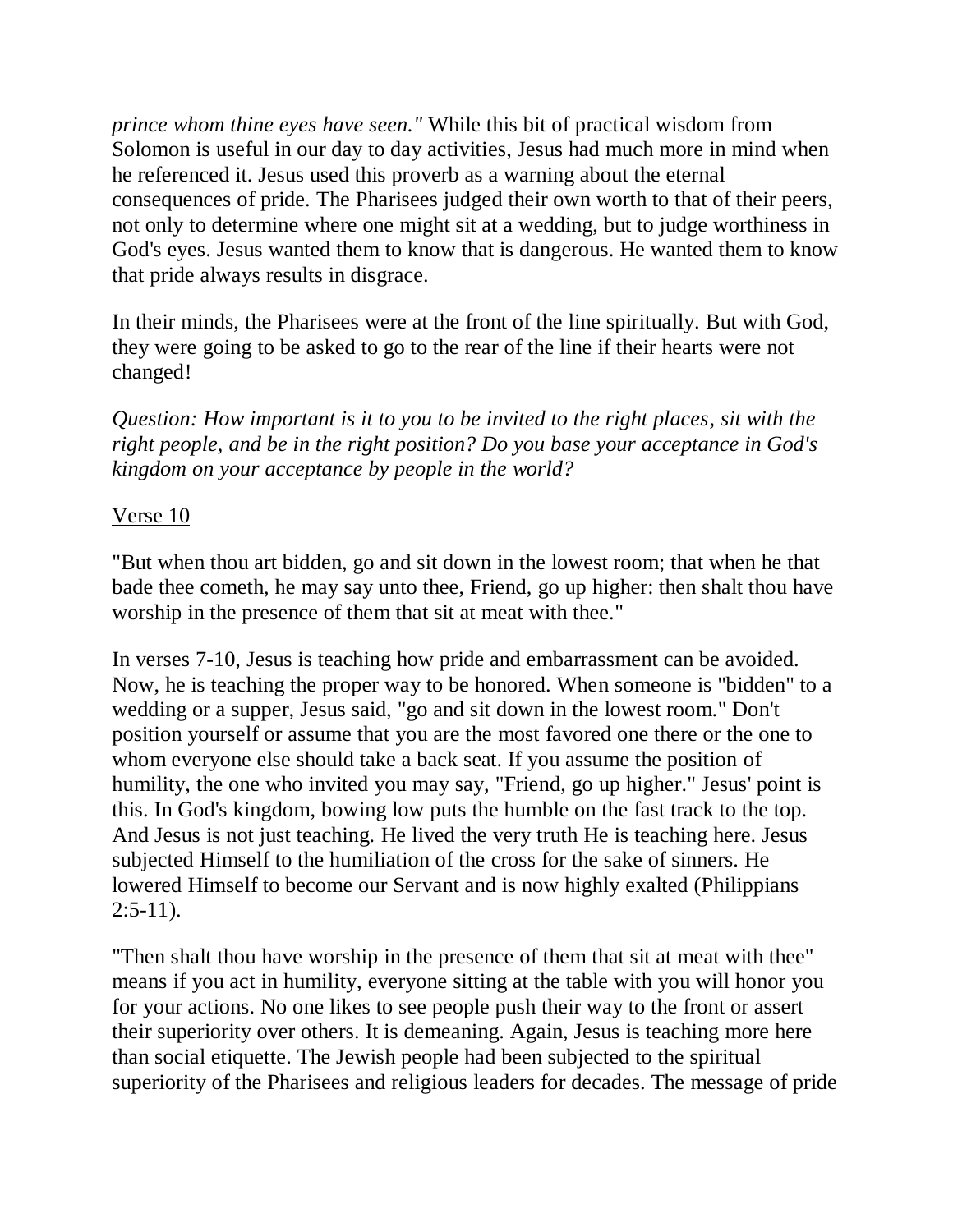and position they portrayed was contrary to the message of humility taught by Christ.

## Verse 11

"For whosoever exalteth himself shall be abased; and he that humbleth himself shall be exalted."

These words of Jesus are an unchangeable principle of truth. Humbling the proud and exalting the humble is an essential kingdom principle. Mary, the mother of our Lord stated this same principle when she said, "He hath put down the mighty from their seats, and exalted them of low degree" (Luke 1:52). The individual who promotes himself above others will ultimately be "abased." The word "abased" means "leveled, brought low." The individual "that humbleth himself" will be "exalted" or, "honored." Luke's use of the word "shall" twice means God will see to it that it happens.

Jesus used these same words again in reference to the scribes and Pharisees as a prelude to his seven woes against them in Matthew 23:12-13. The truth of the proud being brought low and the humble being lifted up was ignored in Jesus day and it is still ignored today. How many politicians believe Jesus' words? How many professional athletes believe Jesus' words? How many businesses and corporations advertise that they are looking to hire an employee who will "humble himself?" And lest we be quick to criticize the world we must recognize that nowhere is this truth denied more than in the church. If the preacher is to be successful and his ministries flourish then he must promote himself. Humility is not what the average search committee is looking for. God help all of us!

The Apostle Peter wrote, *"Likewise, ye younger, submit yourselves unto the elder. Yea, all of you be subject one to another, and be clothed with humility: for God resisteth the proud, and giveth grace to the humble. Humble yourselves therefore under the mighty hand of God, that he may exalt you in due time"* (1 Peter 5:5-6).

*Note: If one pursues humility with the goal of being promoted and honored, that type of humility is just another form of selfish pride. True exaltation belongs to those who do not only take the lower place, but are willing to occupy it.*

## **Jesus' Word to the Host (Luke 14:12-14)**

Verse 12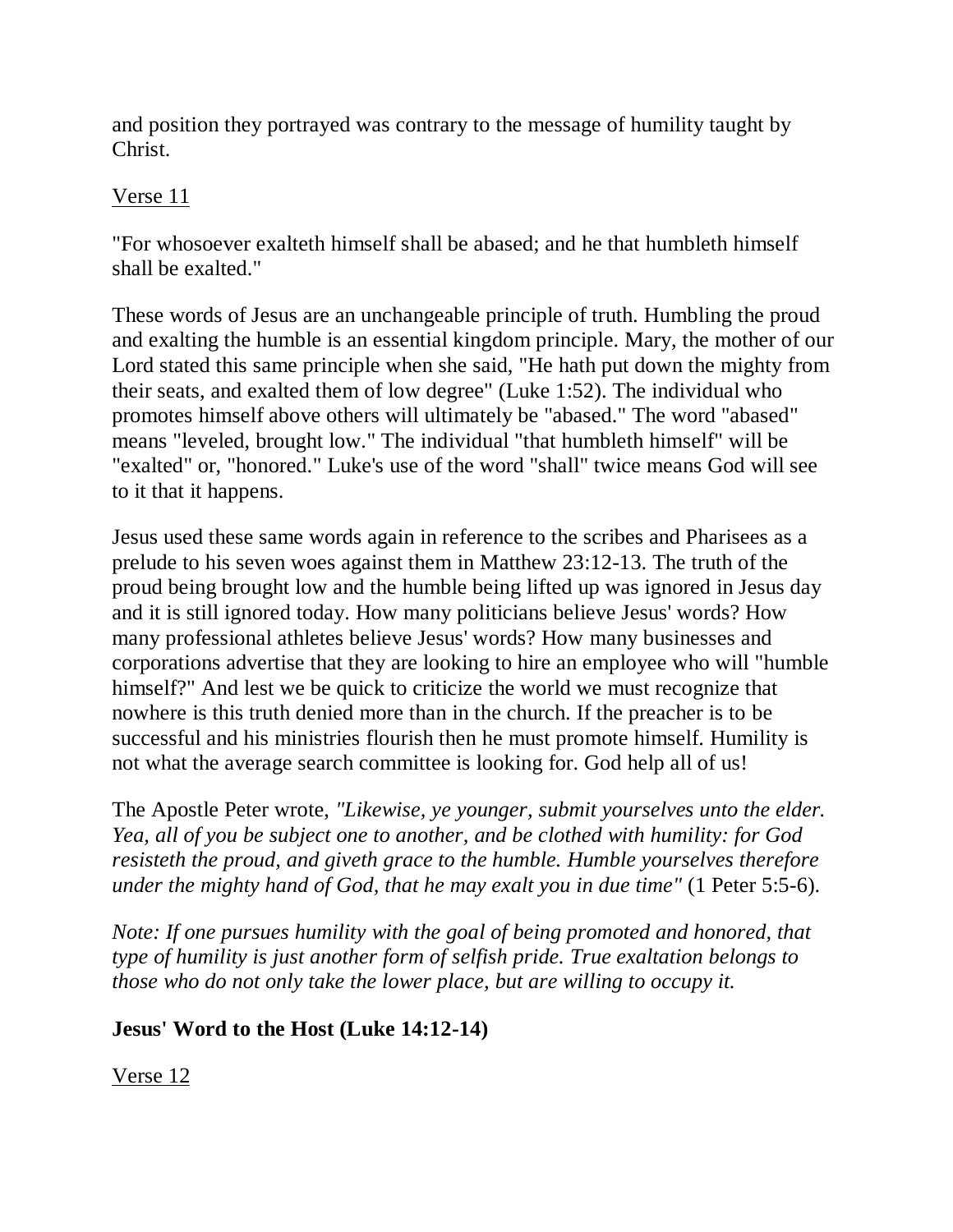"Then said he also to him that bade him, When thou makest a dinner or a supper, call not thy friends, nor thy brethren, neither thy kinsmen, nor thy rich neighbours; lest they also bid thee again, and a recompence be made thee."

After a scathing rebuke to the guests attending this meal, Jesus now focused His attention on "him that bade him," the host. This host was "one of the chief Pharisees" (Luke 14:1). Because of his official status and position, Jesus urged him to not invite people for political gain. Just like today, this host had called his "friends, brethren, kinsman, and rich neighbours" to this meal. Jesus was not telling the man he couldn't feed his family and friends or have fellowship with "rich neighbors."

"Lest they also bid thee again, and a recompense be made thee" simply means inviting people to our dinner so one day they can return the favor. You know, "I'll scratch your back if you'll scratch mine." Jesus forbids this type of activity. It is nothing less than selfish pride.

*Question: Do we operate like this in our churches? Do we invite people to join our church because they have money? Do we by pass the house of the poor or those with no talent in order to build our church rolls with those who can make us look good?*

# Verse 13-14

"But when thou makest a feast, call the poor, the maimed, the lame, the blind: And thou shalt be blessed; for they cannot recompense thee: for thou shalt be recompensed at the resurrection of the just."

Jesus now tells the host who should be invited when he has "a feast." He is to "call the poor, the maimed, the lame, the blind." This is not a very attractive guest list. The "poor" is a reference to those who are destitute, beggars. The "poor" have nothing to bring to the feast. The "maimed" are the disabled. The "maimed" are people who are missing something and their condition would be visible. The "lame" is also a reference to someone who can't function in certain areas. The "blind" is a reference to not just inability to see physically but could possibly be a reference to mental blindness.

Jesus told the host that if he invited this group of people he would be "blessed." The host who invites this group of people will be highly favored of God. This group of people "cannot recompense thee." These people can do nothing to build